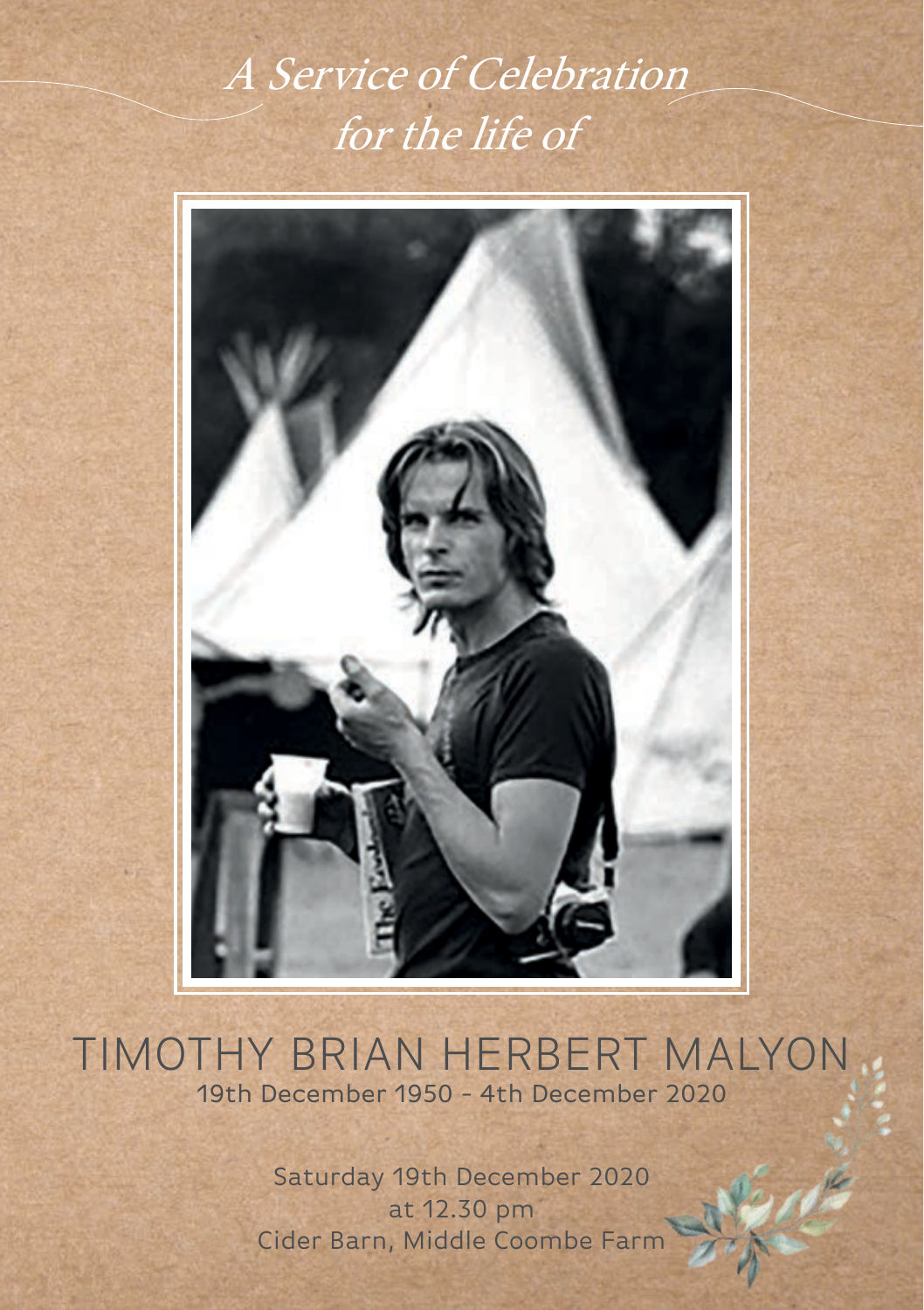Ceremony conducted by Sarah Chapman, M.I.C.F.

ENTRANCE MUSIC Tim's favourite music

OPENING WORDS by Sarah Chapman, Independent Celebrant

## CANDLE LIGHTING



#### TRIBUTES TO TIM

Michael, on behalf of himself, Elizabeth and Maggie James Crowden Glenn Jenkins Stephen Frankel Tim and Angela, Irish family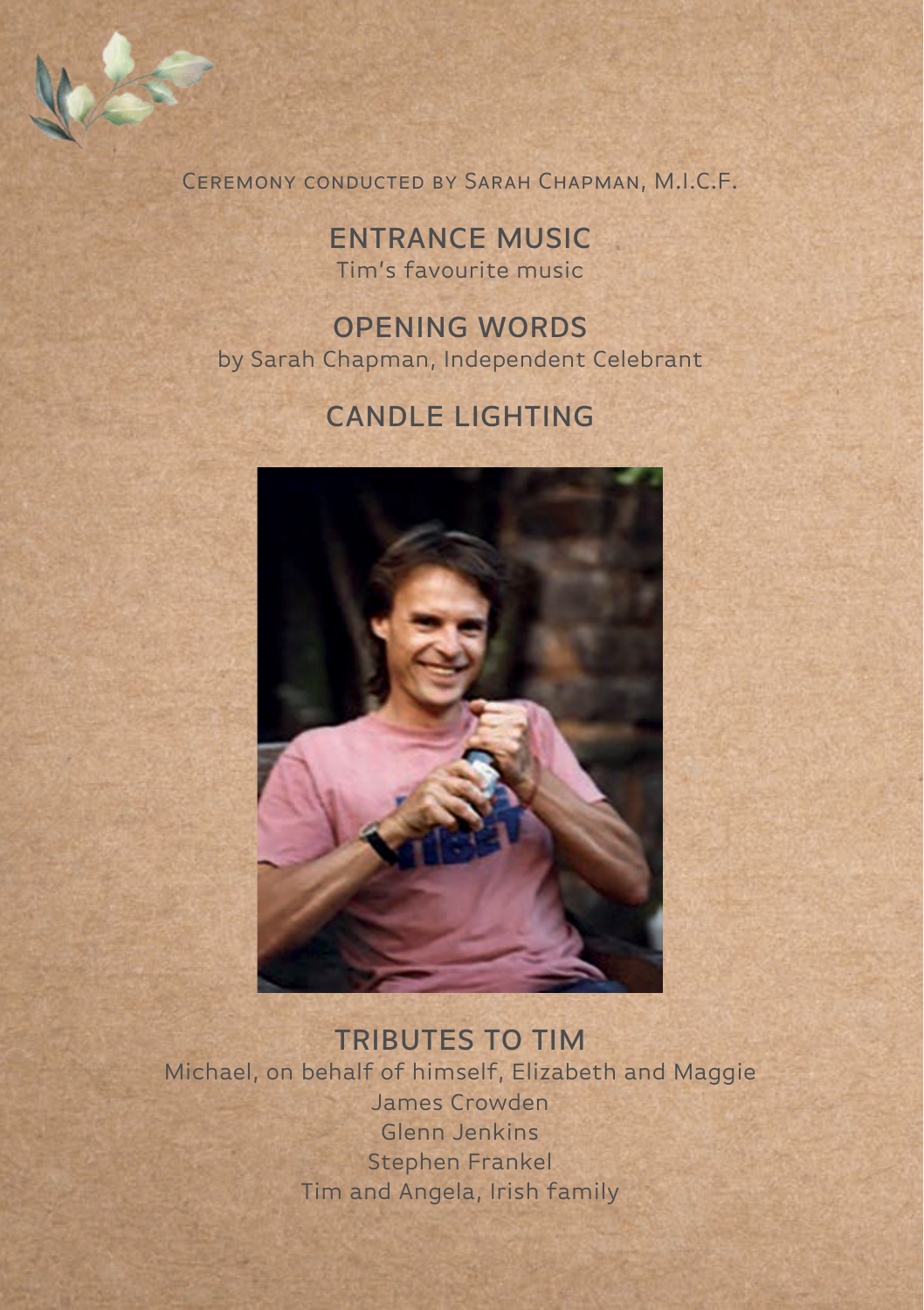# POEM

You Can Shed Tears Sofia

You can shed tears that he is gone, or you can smile because he has lived.

You can close your eyes and pray that he'll come back, or you can open your eyes and see all he's left.

Your heart can be empty because you can't see him, or you can be full of the love you shared.

You can turn your back on tomorrow and live yesterday, or you can be happy for tomorrow because of yesterday.

You can remember him and only that he's gone, or you can cherish his memory and let it live on.

You can cry and close your mind, be empty and turn your back. Or you can do what he'd want: smile, open your eyes, love and go on. *David Harkins*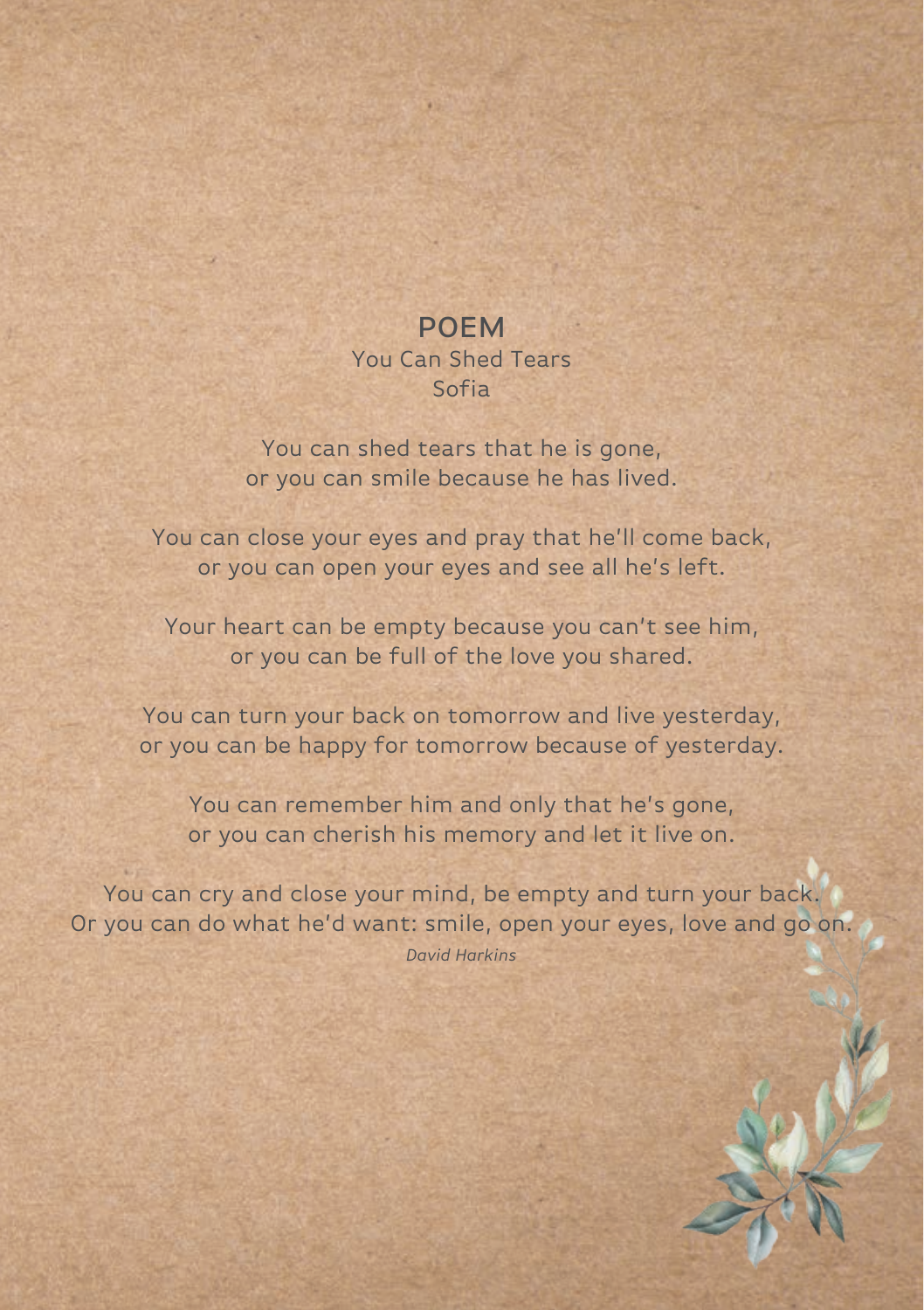#### REFLECTIVE MUSIC

Tim's fiddle piece as wishes and messages are tied onto the coffin

> POEM Truelove read by Stephen

There is a faith in loving fiercely the one who is rightfully yours, especially if you have waited years and especially if part of you never believed you could deserve this loved and beckoning hand held out to you this way.

*David Whyte*



#### **COMMITTAL**

#### THE LORD'S PRAYER

Our Father, who art in heaven, hallowed be thy name. Thy kingdom come, Thy will be done, on earth as it is in heaven. Give us this day our daily bread and forgive us our trespasses, as we forgive those who trespass against us. And lead us not into temptation but deliver us from evil. For Thine is the Kingdom, the power and the glory, for ever and ever. Amen.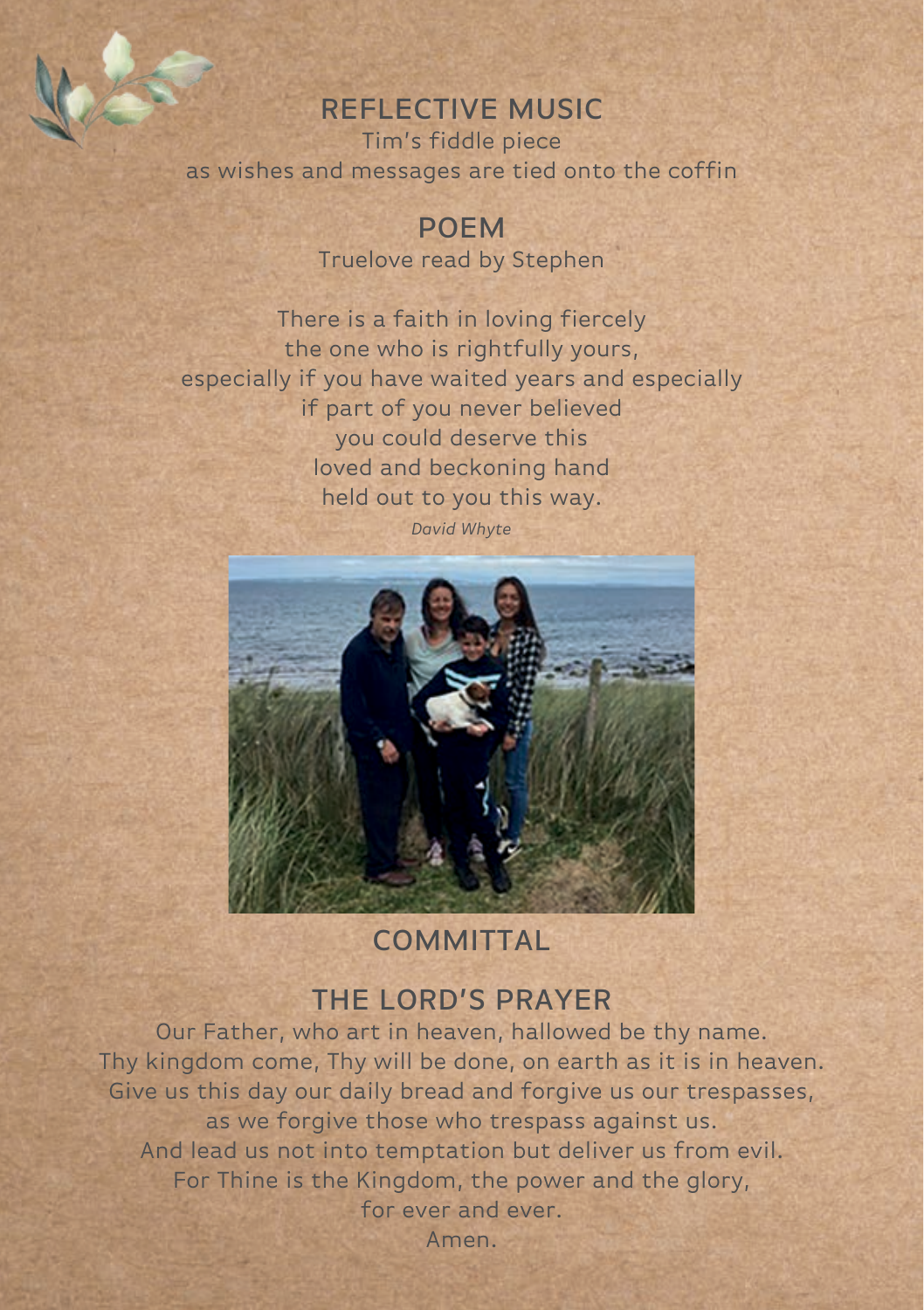### CLOSING WORDS

#### BUDDHIST READING

Yesterday is a memory, tomorrow is a mystery and today is a gift, Which is why it is called the present. 98 What the caterpillar perceives is the end To the butterfly is just the beginning. Everything that has a beginning has an ending. Make your peace with that and all will be well.

*Bell to be rung three times.*

CHANTING DALAI LAMA *as we follow the coffin out of the Barn*

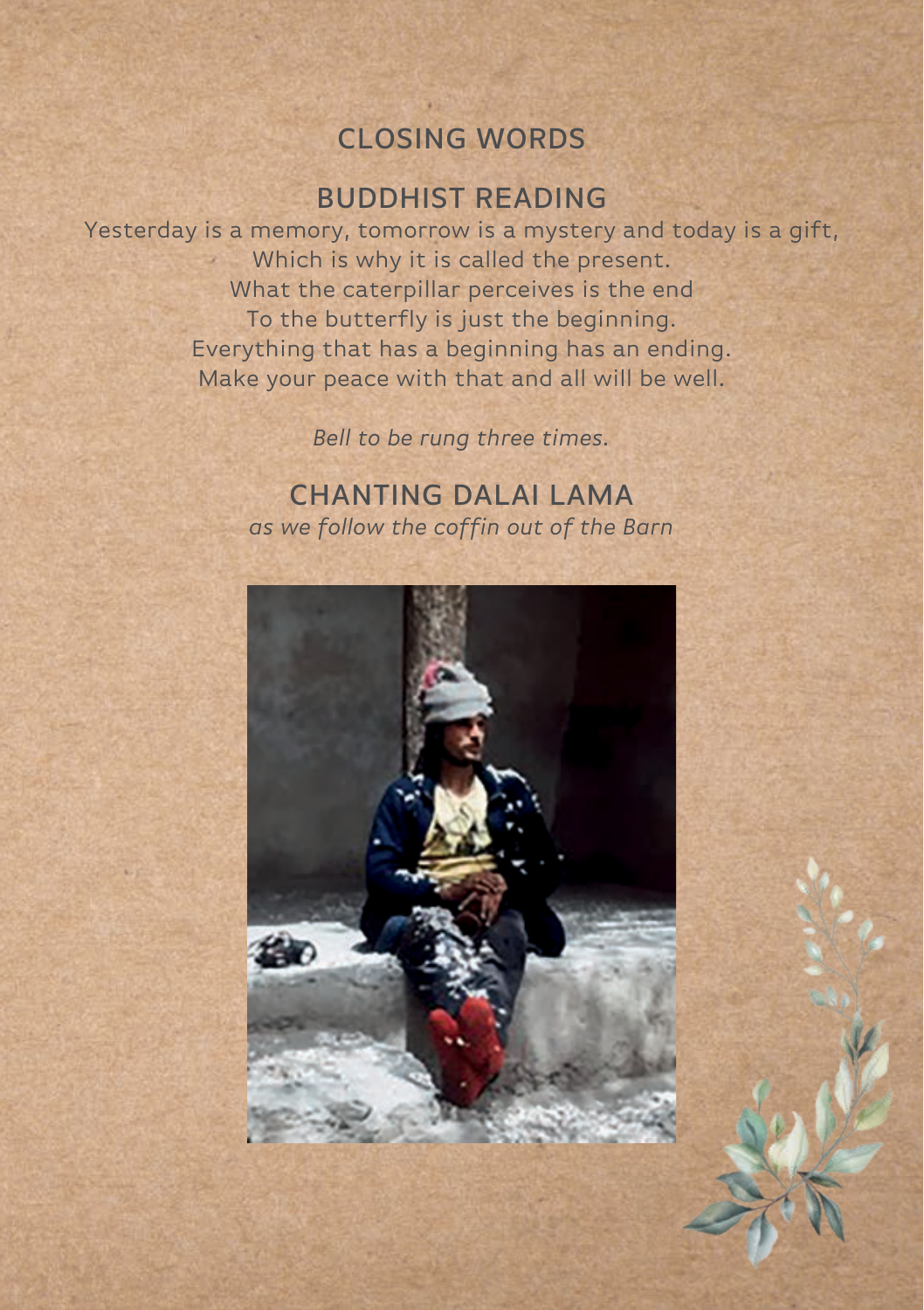## EXTRACT FROM TIM'S WEBSITE

www.timmalyon.com

As you all know, Journalism has been a large part of Tim's life, and has led him to some of the farthest flung places on earth. He was also a campaigning storyteller and highlighted socially relevant narratives and injustices throughout his long career. A superb photographer, Tim also documented his travels with stunning images, which breathed further life into his work. *Sir Robert Francis Alexander Ffolkes*

I first met Tim in 1980. It was a cold winter's day in Leh Market, snowing as I recall. A Jeep drew up and a passenger leant out and asked "Are you Robert Ffolks? I have just come back from walking down the the Chaddar and have been trying to find you."

I was intrigued. There were not many foreigners in Ladakh that winter and even fewer who had travelled along the frozen Zanskar river. Soon we were drinking tea in "Dada" Burman's restaurant at the end of Naushehra. Tim was full of questions and ideas. At that time I probably knew more about Ladakh than him. That did not last long. He has an enquiring mind and likes to dig deep into anything that Interests him. Over the next few years we did some very enjoyable trips together and it was often Tim who was introducing me to aspects of Ladakh that I had not really considered, helping me to expand my own interests beyond a rather narrow focus on my work with Save the Children Fund. For that I will always be grateful. Of course Tim often made his own journeys as well but we travelled together to many parts of Ladakh, staying in villages and talking to chance met people on the road as well as looking at the projects that l was responsible for. On his many journeys, Tim took some of the best photographs of Ladakh that l know, many of them commissioned by Save The Children Fund.

Tim has taken some of his best and most evocative pictures in Chilling and in the smaller villages in the Sumdha valley which runs up from the Zansker river to the Gonski-la pass. I suspect that this is a very favourite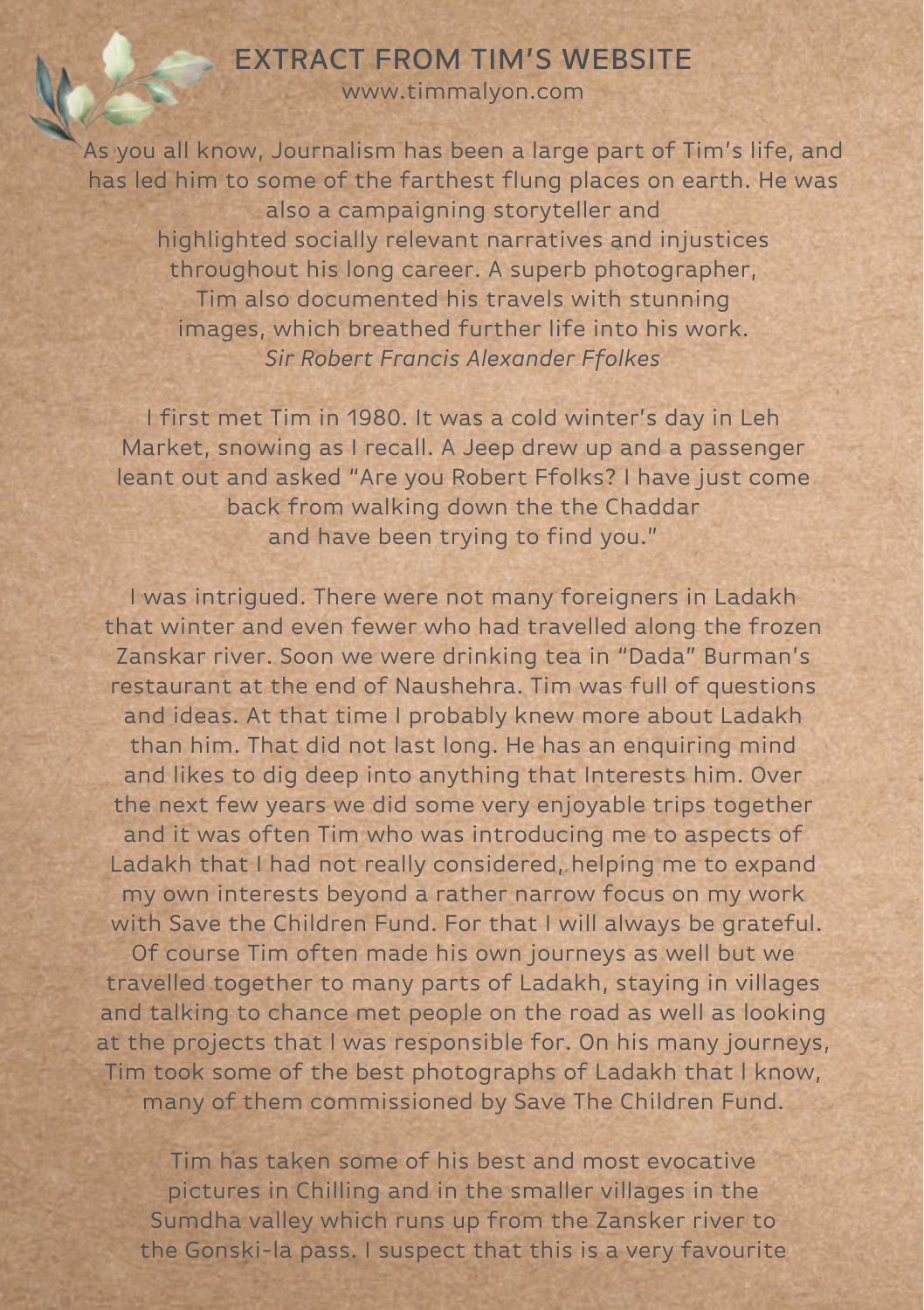area for him. At the time of his first visits this was not an easy area to get to know - the villages were remote and still difficult to reach. Chilling itself was a two day journey from the Indus valley along narrow rocky paths where even a donkey could not carry baggage all the way. Reaching the higher villages meant wading streams thigh deep and crossing screes which slipped under one's feet. The older people especially were suspicious of strangers and often very conservative. They kept visitors at a distance until he or she was deemed trustworthy. Tim was able to overcome their doubts by his obvious interest and enthusiasm for all that he saw and heard and his empathy and growing affection for the people he met. Soon he had fast friends in every village. This enabled him to take the photographs that for me epitomise the world of the high Ladakhi villages, in a world now changing fast.

I especially like a wonderful series of photographs of the metal workers of Chilling and their craft which is now on display in the Village. Tim, perhaps more than anyone, brought this ancient craft to the notice of the outside world. In every village he investigated and studied the monasteries and other aspects of the culture and encouraged the villagers to take a greater interest too and to think more about the conservation of their heritage. This was sometimes difficult. Efforts to preserve and protect the "Gokpo"- the precious seven hundred year old wooden statue of Chamba, which is the protector of Sumdha Chenmo proved endlessly frustrating. It was too soon for local people to consider interfering with such a sacred relic. Tim wisely bided his time, but he started a train of thought that some years later led a younger generation of villagers to take steps to protect the Gokpo on their own initiative and using their own resources.

Apart from his photographs, Tim's most valuable contribution to Ladakh has been what he has contributed to encouraging village people to take an interest in their villages, not in a scholarly way but as part of a living culture, which needs to be sustained. This he has done through his own enthusiasm and, I think, love for Ladakh and its people.